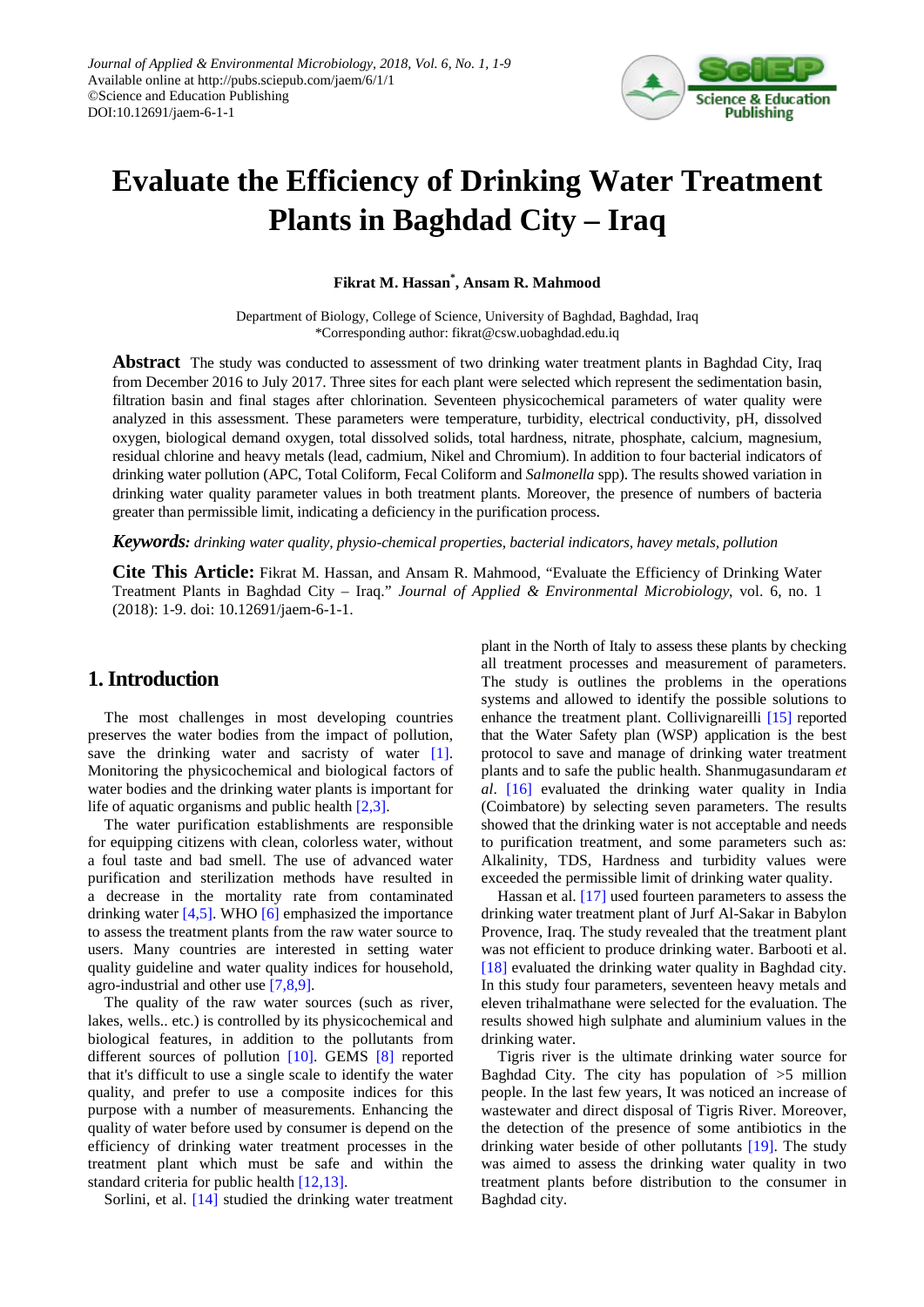## **2. Materials and Methods**

#### **2.1. Description of the Study Treatment Plant**

The study was carried out from September 2016 to July 2017, to examine chemical, physical and microbial characteristics of two drinking water treatment plants, in Baghdad city. These plants were AL-Wihda (AW) and AL-Rasheed (AR) water treatment plants [\(Table 1,](#page-1-0) [Figure 1\)](#page-1-1).

#### **2.2. Water Sampling**

Drinking water samples were collected from AL-Wihda and AL-Rasheed plants in the district of AL-Rusafa from three stages within each of the two projects under study and as follows (Sedimentation basin, Filtration process basin, and Final chlorination basin). The following symbols of the selected sites in each treatment plant were used in this study as follows:

<span id="page-1-1"></span>

**Figure 1.** Sampling stations on Tigris River (Map from Google Earth Pro)

The sampling tools were used according to the standard methods (APHA, 2012) as follows: glass bottles of 250 ml with metallic screw caps were used for bacteriological tests which were pre sterilized by oven at 160 °C for 2 hrs. A0.2 ml of sodium thiosulfate solution (10%) was added to offset the effect of residual chlorine, then it was sterilized by autoclaving at 121°C and 1.5 atmospheres pressure for 15 min. The second type of bottles is glass bottles of 1L. These bottles are used for the collection of water samples for physicochemical tests, and light and dark bottles (300ml) were used for  $DO$  and  $BOD<sub>5</sub>$  tests, respectively. All the glass bottles were washed with soap

and washed several times with tap water and distilled water.

### **2.3. Physicochemical Tests**

Field and laboratory measurements were carried out according to the standard methods [\[20\],](#page-7-9) in the laboratory within 24hrs with three replications per sample.

#### **2.4. Microbial Tests**

The membrane filtration methods (MF) were used, after mixing the sample by inverting its container several times, a 100 ml of water samples was passed through the filter cellulose membrane filter  $(0.45 \mu)$ . Then it was transferred into the isolation selective medium and incubated at the proper temperature and time according to APAH [\[20\]](#page-7-9) [\(Table 2\)](#page-1-2).

#### **2.5. Statistical Analysis**

The Statistical Analysis System (SAS) program was used for the statistical analysis. The least significant difference (LSD test) and T-Test was used to compare between the means of the studied parameters.

## **3. Results and Discussion**

The water temperature is ranged from the lowest value  $(9.57^{\circ}C \ (\pm 0.37))$  in the winter at AW3 to the highest value (36.83 $^{\circ}$ C ( $\pm$  2.64 $^{\circ}$ )) in the summer at AR1 and AW1 [\(Figure 2\)](#page-2-0). The water temperature values of drinking water before distribution to consumers (DWBDC) were 9.57°C ( $\pm$  0.37) in the winter at AW3 and 34.33°C ( $\pm$  2.35) in the summer at AR3. The raised of temperature in dry seasons than in humid seasons could be due to long and high sunlight intensity  $[21]$ . The climate of Iraq is characterized by dry desert type and varying temperatures between day and night, and, among seasons. This difference affects the metabolic processes, and gases solubilities such as oxygen, carbon and chlorine, all these give a clear image of the effect of temperature on all ecosystems [\[20,23\].](#page-7-9) The statistical analysis of water temperature showed a significant difference between the season for each site  $(P<0.05)$  and did not record any significant difference between sites for each season except  $(LSD=3.09, P<0.05)$ .

|  |  |  |  |  |  |  |  |  | Table 1. The symbols of the study sites in both drinking water treatment plants |  |
|--|--|--|--|--|--|--|--|--|---------------------------------------------------------------------------------|--|
|--|--|--|--|--|--|--|--|--|---------------------------------------------------------------------------------|--|

<span id="page-1-0"></span>

| Site                              | Symbol | Site                                | Symbol |
|-----------------------------------|--------|-------------------------------------|--------|
| AL-Wihda-Sedimentation basin      | AW1    | AL-Rasheed-Sedimentation basin      | AR 1   |
| AL-Wihda-Filtration process basin | AW2    | AL-Rasheed-Filtration process basin | AR2    |
| AL-Wihda-Final chlorination basin | AW3    | AL-Rasheed-Final chlorination basin | AR3    |

<span id="page-1-2"></span>

| Bacteria                  | Media                  | Circumstances of growth                                                                             |
|---------------------------|------------------------|-----------------------------------------------------------------------------------------------------|
| Aerobic plate count (APC) | Nutrient agar          | 10 ml of water sample filtered/ incubated at 35 °C for 24-48 hrs. calculated by colony counters     |
| Total coliform (TC)       | M-Endo agar/lactose    | 100 ml of the sample was filtered/incubated at $35-37$ °C for 24 hrs. To confirm the results, it    |
|                           | peptone water.         | wascultured on tubes of lactose peptone water then incubated at 35 or 37 $\degree$ C for 48 hrs.    |
| Feacal coliform (FC)      | EC broth, agar and     | 100 ml of the sample was filtered/ incubated at, $44-44.5$ °C for 24 hrs. To confirm the result, it |
|                           | lactose peptone water  | was cultured on a tube of lactose peptone water, then incubated the tubes at 44 °C for 24hrs.       |
| Feecal Streptococcus (FS) | Azide broth and Pfizer | 100 ml of the sample was filtered/incubated at 35 °C for 24 $\pm$ 2 hrs. To confirm the results, it |
|                           | agar                   | was cultured on a Pfizer agar, incubated at $37^{\circ}$ C for $24 - 48$ hrs.                       |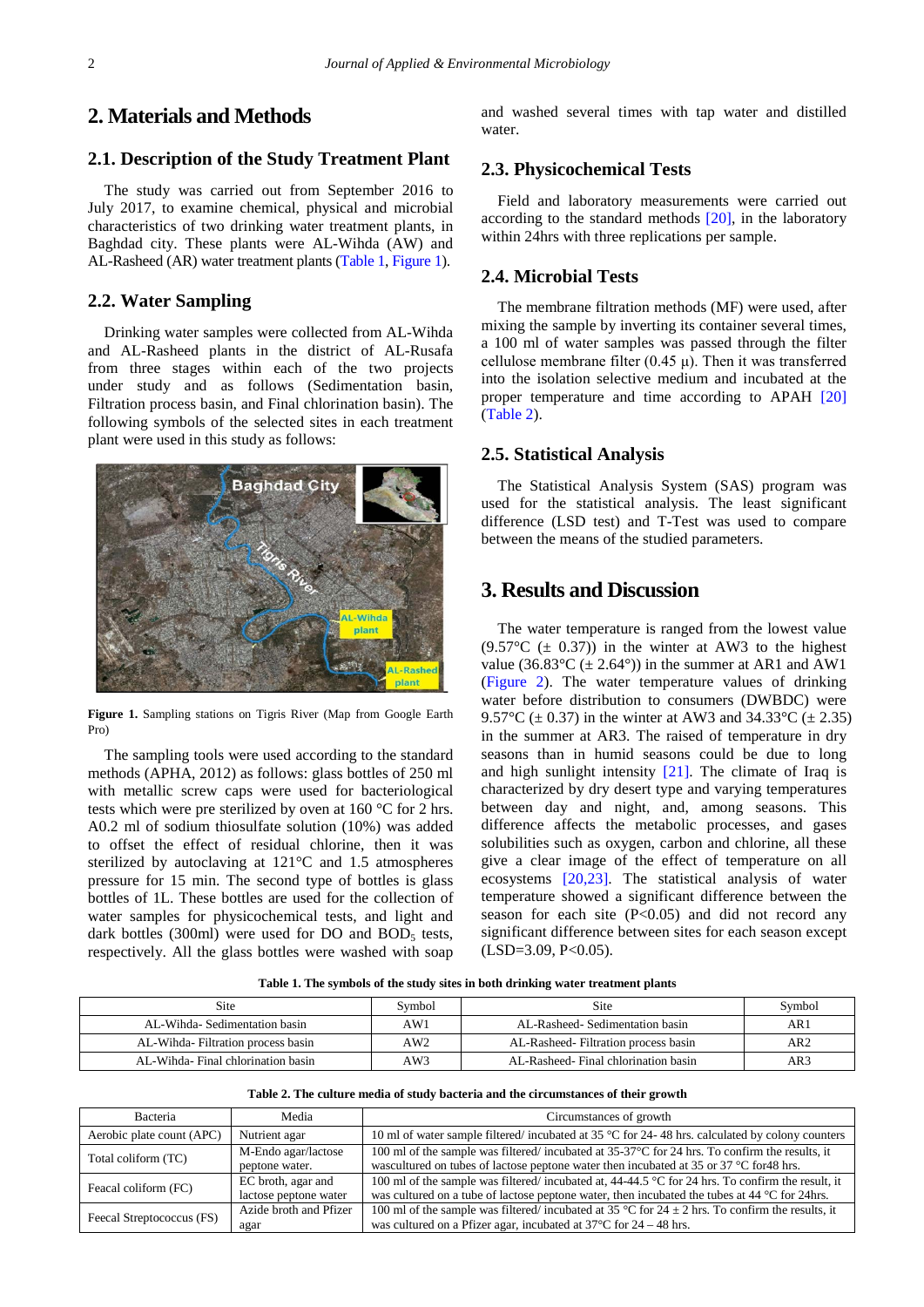<span id="page-2-0"></span>

**Figure 2**. Physicochemical parameters in the study Drinking water treatment plants

The lowest value of pH  $(7.13 \pm 0.42)$  was recorded at AW3 in winter, while the highest value was  $7.77 (\pm 0.62)$ at AR1 in the summer [\(Figure 2\)](#page-2-0). Its values of DWBDC are 7.13  $\pm$  (0.42) at AW3 in winter and 7.67 ( $\pm$  0.51) at AR3 in the summer. The results revealed that higher pH value recorded at both studied plants in the summer, this indicated that the decrease of  $CO<sub>2</sub>$  concentrations in the water is as a result of high temperature [\[21\].](#page-7-10) In addition to the excessive using of CaCO<sub>3</sub> in order to control corrosion of pipes [\[25\].](#page-7-11) The pH values in these plants were agreed with the high buffer capacity of Iraqi water  $[1,26]$ , the statistical analysis showed non-significant differences among seasons and sites  $(P<0.05)$ , The pH values were within the permissible limits (6.5-8.5) of the Iraqi Criteria and Standards for drinking water chemical limits (5.8-8.5) [\[6,27\].](#page-6-3)

The lowest electrical conductivity (EC) value was 671.56  $\mu$ s/cm ( $\pm$  37.38) at AW3 in autumn, and the highest value was 1048.83  $\mu$ s/cm ( $\pm$  56.2) at AR3 in winter [\(Figure 2\)](#page-2-0). EC values of DWBDC are  $671.56 \mu s/cm (\pm 37.38)$  at AW3 in autumn and 1045.07  $\mu$ s/cm ( $\pm$  67.4) at AR3 in winter. The results showed a higher concentration of conductivity in winter than in summer and thus may due to rainfall and soil erosion of the river or due to river loads of tons of sand deposits and various elements loaded with salts [\[28\].](#page-7-12) The values of EC of Al- Rasheed plant was higher than AL-Wihda were observed, that may due to ancient age and inefficiency of the basins of sedimentation and filtration [\[29\].](#page-7-13) The EC values were within the Iraqi permissible limits (1500 µs/cm) [\[6,27\].](#page-6-3)

The lowest turbidity value was 2.31 NTU  $(\pm 0.18)$  at AW3 in autumn, while the highest value was 5.44 NTU  $(\pm 0.17)$  in winter at AR3 [\(Figure 2\)](#page-2-0). Its values of DWBDC are 2.31 NTU  $(\pm 0.18)$  at AW3 in autumn and 5.44 NTU  $(\pm 0.17)$  in winter at AR3. Higher values of turbidity in the winter may be due to the increase of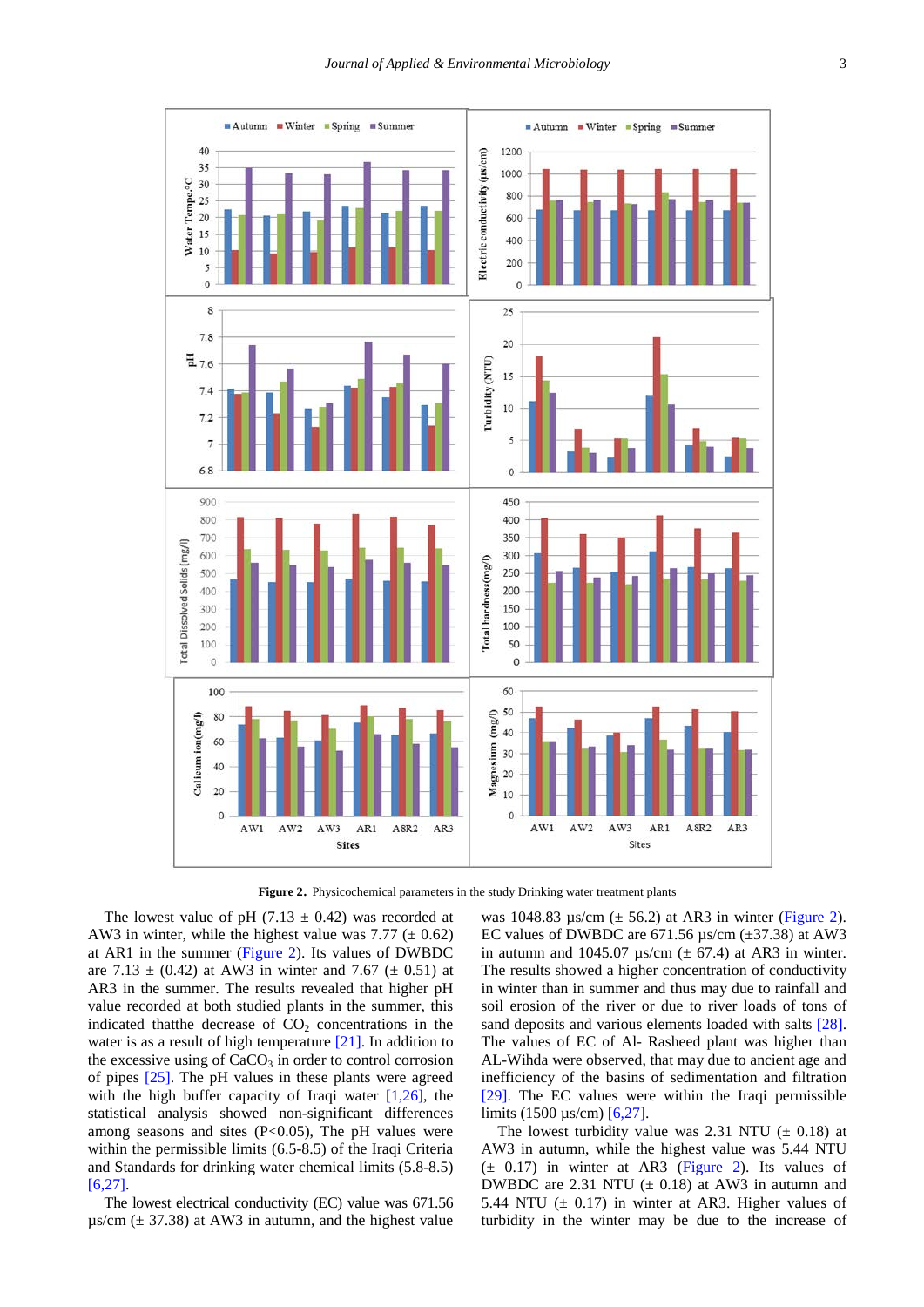rainfall proportion and rising water levels with the drifting of these rains which are ended in the river water. Also, domestic wastes were contributed to increasing the turbidity [\[30,31\].](#page-7-14) The higher turbidity values at Al-Rasheed plant maybe caused by the impact of the south Baghdad electrical power station and AL-Rasheed electrical power station, which lead to the rise in the means of turbidity in the river due to the rise of cooling and cleaning water. A significant differences were noticed between seasons at AW1, AW2 and AR1 and among all sites (P< 0.05). The maximum turbidity values recorded in this study were not exceeding the permissible limits (0-5NTU) [\[6,27\].](#page-6-3)

The lowest value of total dissolved solids (TDS) was 450.17 mg/l  $(\pm 26.72)$  in autumn at AW3, while the highest value was  $828.07$  mg/l ( $\pm$  31.69) in winter at AR3 [\(Figure 2\)](#page-2-0). TDS values of DWBDC are  $450.17$ mg/l ( $\pm$  26.72) in autumn at AW3 and 828.07mg/l  $(\pm 36.13)$  in winter at AR3. Higher concentrations of TDS in winter are attributed to precipitation, especially in densely populated cities and industrial areas where they carry pollutants in the atmosphere [\[32\].](#page-7-15) The increase in TDS values in the AL-Rasheed plant in most cases, as the station is affected by the activities nearby, such as the cooling water disposal of power plants being located south of Baghdad. LSD values showed significant differences among seasons and non- significant differences among the sites. The TDS values recorded in this study were within the permissible limits (1000 mg/l) of Iraqi standards for drinking water [\[27\]](#page-7-16) and [\[6\]](#page-6-3) (1500mg/l).

The lowest total Hardness value was 220.50 mg/l  $(\pm 14.02)$  in spring at AW3 while the highest value was  $375.10$  mg/l ( $\pm$  15.62) in winter at AR3 [\(Figure 2\)](#page-2-0). Its values of DWBDC are 220.50 mg/l  $(\pm 14.02)$  in spring at AW3 and  $375.10$  mg/l ( $\pm$  15.62) in winter at AR3. The high value of hardness during winter may be due to the erosion of soil across the river as a result of rainfalls and reached these pollutants into the river water, especially calcium salts, also, the agricultural wastes of the nearby lands, lead to the raising of hardness in the water, while the relative increase in autumn because of the increase in salt concentrations especially calcium salts due to the cleaning The lowest biological oxygen demand (BDO**5**) value was  $1.68 \pm 0.02$  mg/l in winter at AW, while the highest value was  $5.26 \pm 0.09$  mg/l in summer at AR1 [\(Figure 3\)](#page-3-0). The highest BOD<sub>5</sub> values (5.44 mg/l ( $\pm$  0.09) of DWBDC recorded in the summer at AR3. The highest values of  $BOD<sub>5</sub>$  showed in the summer, maybe due to the impact of high temperature on metabolic processes and increasing the pollutant activity that effecting the Oxygen requirement  $[37]$ . The BOD<sub>5</sub> results from the AL - Rasheed plant were higher than AL-Wihda plant because of the large amounts of sewage discharge [\[29\].](#page-7-13) The results indicate that there is a significant difference between seasons for all sites except inAW3, but non-significant differences between sites for all seasons except in spring  $(P< 0.05)$ . The BOD<sub>5</sub> values were exceeding the allowable limits (5mg/l) [\[6,27\].](#page-6-3)

<span id="page-3-0"></span>

**Figure 3**. Environmental parameters in the study Drinking water treatment plants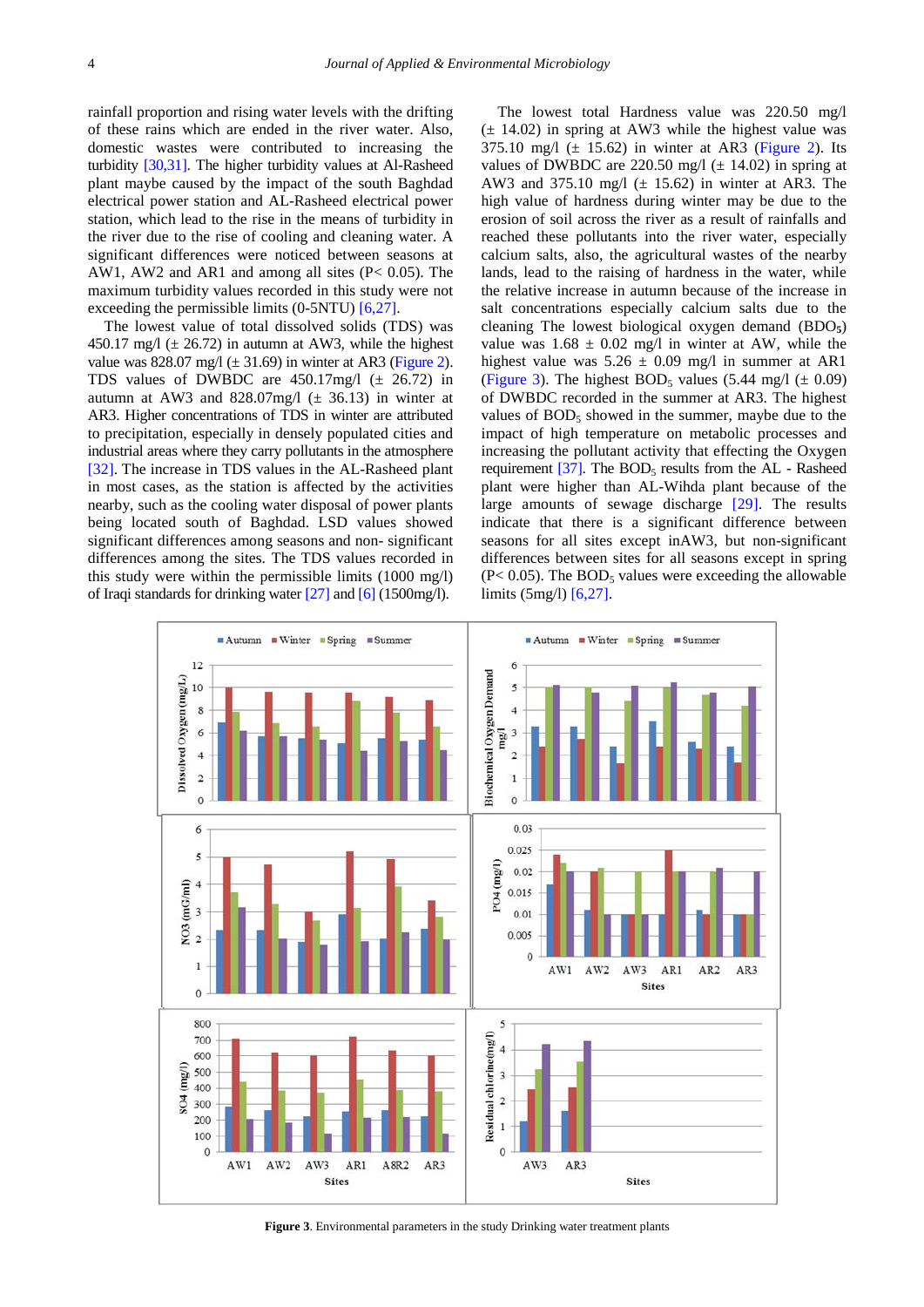Nitrate  $(NO_3)$  concentration is ranged from the lowest values  $(1.80 \pm 0.01 \text{ mg/l})$  in summer at AW3 to the highest value (5.22  $\pm$  0.16 mg/l) in winter at AR1 [\(Figure 3\)](#page-3-0). NO<sub>3</sub> values of DWBDC are 1.80 mg/l  $(\pm 0.01)$  in summer at AW3 and  $3.42 \text{mg}/1$  ( $\pm 0.08$ ) in winter at AR3. The study showed that the  $NO<sub>3</sub>$  concentration is increased in winter and autumn due to the precipitation and erosion of certain salts rich deposits i, which contains nitrate [\[38\],](#page-7-18) and the increase of comes from the predominant non-organic form of nitrogen because of the abundance of dissolved oxygen in the surface water that acts on the oxidation of nitrite to nitrate [\[39\].](#page-7-19) The statistical analysis showed a significant difference ( $P<0.05$ ) in NO<sub>3</sub> among seasons, but no any significant differences among sites was observed in all seasons except in winter and autumn The nitrate value within the allowable limits (less than 50 mg/l) [\[6,27\].](#page-6-3)

The minimum concentration of phosphate  $(PO<sub>4</sub>)$  was 0.01 mg/l ( $\pm$  0.002) during the most seasons in many sites, while the maximum concentration was 0.025 mg/l  $(\pm 0.005)$ in the winter at AR1 [\(Figure 3\)](#page-3-0). The highest  $PO<sub>4</sub>$  values  $(0.01 \text{mg/1}) \pm 0.02$  of DWBDC recorded in the winter at AR3. The increase of  $PO<sub>4</sub>$  concentration noticed in winter is as a result of washing of the river banks into the river water after the rainfall, in addition to the washing phosphate fertilizers from the agricultural land [\[39\].](#page-7-19) Also, population density and type of rock layers are the reasons for high  $PO<sub>4</sub>$  concentration, while the low concentration in the summer, due to the consumption of phosphate by algae and aquatic plants because phosphates is an essential nutrient for the growth of organisms [\[40\].](#page-7-20) A significant differences ( $P<0.05$ ) in PO<sub>4</sub> values between seasons for all sites were observed except at AW1 and AR1) but non- significant differences among sites were observed in all seasons except in autumn. The values of  $PO<sub>4</sub>$  exceeded the permissible limits  $(0.01 \text{ mg/l})$  [\[6,27\].](#page-6-3)

The lowest sulfate  $(SO<sub>4</sub>)$  concentration is recorded  $(117.58 \pm 6.46 \text{ mg/l})$  in summer at AW3 and its highest concentration was 720.00±37.62 in winter at AR1 While its highest values of DWBDC are  $392.40$ mg/l ( $\pm 29.67$ ) in the winter at AR3 [\(Figure 3\)](#page-3-0). The increase of sulphate concentrations in winter may be due to the increase of rains drifting chemical fertilizers, agricultural runoff, and pesticides that contain sulphate [\[41\].](#page-7-21) In addition to the increase of sulphate values in the drinking water due to the traditional removing methods or due to adding alum with irregular doses  $[42]$ . A significant differences  $(P<0.05)$  is noticed in the seasons, and non- significant differences among sites for all seasons is detecyed except in summer The sulphate values recorded in the present study exceed the limits  $(400mg/l)$  according to ICSDWCL  $[27]$  and WHO  $[6]$ .

The values of residual chlorine are ranged from 1.22mg/l ( $\pm$  0.06) at AW3 in autumn to 4.35 mg/l ( $\pm$  0.17) in summer at AR3 [\(Figure 3\)](#page-3-0). The results show high percentages of residual chlorine in drinking water in the summer, despite the high temperatures which directly affectthe concentration of chlorine and its evaporation, thus the largest doses of chlorinewere added to the water in most of the water purification stations in summer because of the low water levels and increase of pollution [\[43,44\].](#page-7-23) A significant differences among sites for both Al-Wihda and Al-Rasheed plants were observed, and nonsignificant differences among seasons (P<0. 05). Its values within the Iraqi limits (5mg/l) [\[6,27\].](#page-6-3)

The heavy metals results showed variation in their concentrations among the seasons and sites. The Lead (Pb) and Nickel (Ni) concentrations are found in lowest concentration in the summer  $(0.0102 \text{ mg}/1 \text{ (}\pm \text{ 0.001})$ and  $0.0251$ mg/l  $(\pm 0.003)$  at AR1 and AW3, while for Cadmium (Cd) and Chromium (Cr) were 0.0060 mg/l  $(± 0.0004)$  at AW2 and 0.0172 mg/l at AW2 in the spring, respectively [\(Figure 4\)](#page-4-0). The highest concentrations of Pb, Ni and Cr (0.0277 mg/l ( $\pm$  0.003), 0.0251 mg/l ( $\pm$  0.003) at AR1 and  $0.0298$ mg/l ( $\pm$  0.005) at AR2, respectively) were recorded in the winter. Their (Pb, Ni, Cd and Cr) lowest values of DWBDC are  $0.0124 \text{ mg}/1 (\pm 0.004)$ ,  $0.0152 \text{ mg}/1$  $(\pm 0.001)$ , 0.0062 mg/l ( $\pm 0.0004$ ) and 0.0176 mg/l ( $\pm 0.004$ ) at AW3 in summer for Pb and Ni and for Cd and Cr in autumn at AW3, respectively. Whereas, the highest concentrations of Pb and Ni are  $0.0263$ mg/l ( $\pm 0.002$ ) and 0.0229 mg/l  $(\pm 0.002)$  in winter at AR3, and for the CD is  $0.0077$ mg/l ( $\pm$  0.0004) in autumn at AR3 and for Cr is 0.0281mg/l ( $\pm$  0.005) at AR3 in the winter.

<span id="page-4-0"></span>

**Figure 4.** Heavy metals parameters in the study Drinking water treatment plants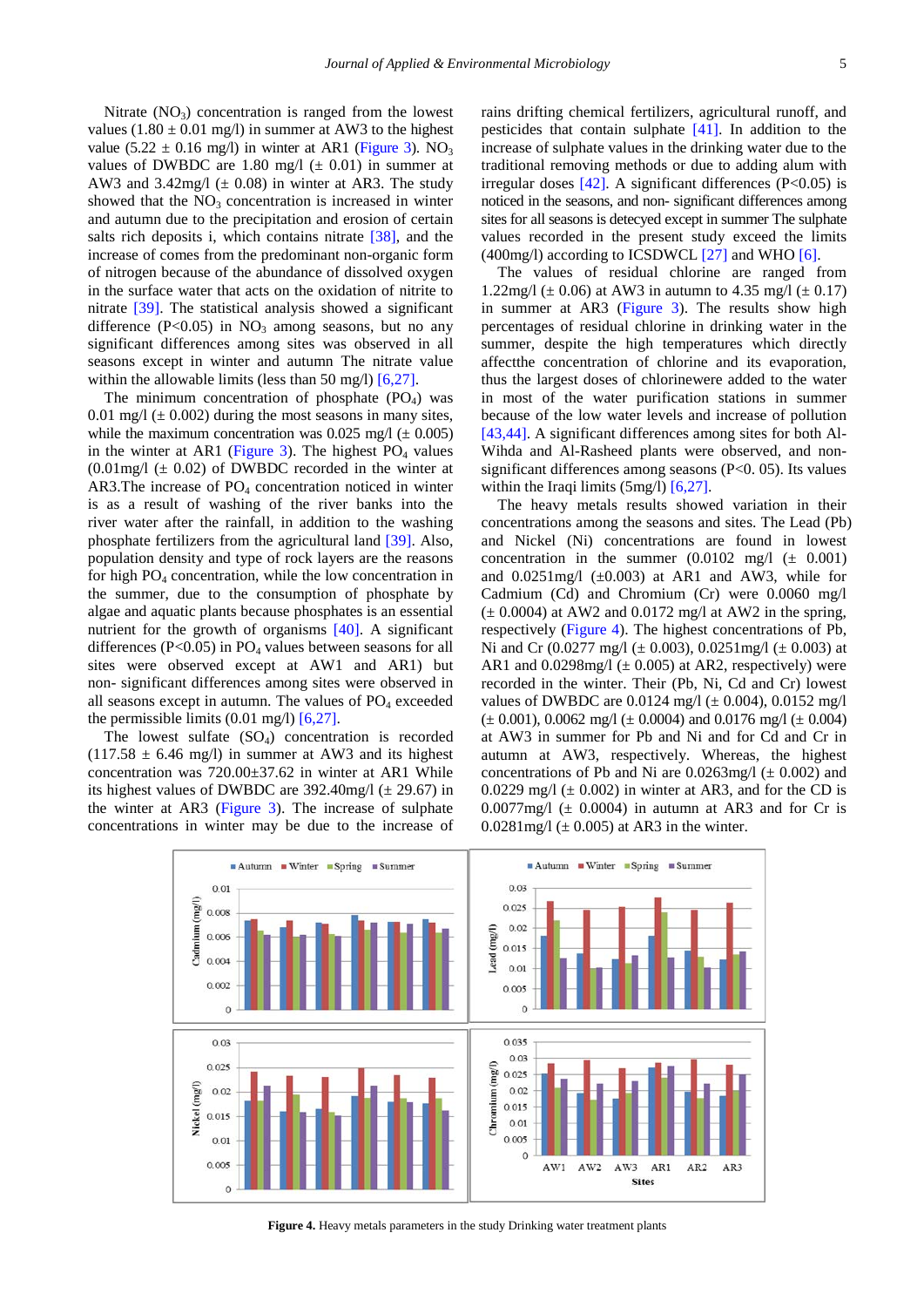The wastewater contains a number of toxic heavy metals such as copper, lead, cadmium, and nickel that accumulate in the soil and reach to the river and affects the aquatic life as they aggregate in the bodies of aquatic organisms [\[45\].](#page-7-24) The increasing of lead concentration is caused by the drift of Tetra ethyl lead and Tetramethyl into the rivers by the rainfall, in addition to the car exhausts and its fuel [\[46\]\)](#page-7-25). Also, the treatment processes in the plants were not effective in removing the lead from water. The statistical analysis of the data showed a significant difference  $(P< 0.05)$  among seasons for all sites except (AW1) and non- significant differences among sites for all seasons except in spring. The lead concentration was higher than the Iraqi standards for drinking water (0.01mg/l.) [\[27\].](#page-7-16) The Cd concentration has no significant differences at the level of the treatment plants, this caused by deficiency of treatment methods in removing the cadmium from water, the statistical analysis of the data showed no significant differences among seasons and sites at  $(P<0. 05)$ . Ni concentrations recorded non-significant differences in this study, because of the weak ability of nickel to form stable complexes with the organic materials in water which may help to reduce the nickel concentrations in the water. The results indicate that the means of treatment used in these two projects are not able to reduce nickel concentrations and they are incapable to purify water from these elements non-significant differences of Ni concentration are noticed among seasons except at AW3 d AR3, and among sites. Seasonal changes in Cr concentrations showed an increase in the present study in all seasons. Chromium is found in wastewater and industrial processes that include tanning, electroplating and discharge of cooling towers, the AL-Rasheed plant located nearby the Al-Dorra power plants which for this reason cause increasing of Cr concentration in this plant [\[47\].](#page-7-26) The statistical analysis of Cr concentrations revealed a significant difference (P<0.05) among seasons except for AW1 and AR1 and non-significant differences among sites. The Pb, Cd, and Ni concentrations were higher than the Iraqi standards for drinking water (0.01mg/l, 0.005mg/l and 0.02 mg/l, respectively) [\[27\].](#page-7-16) The Cr concentrations were within the permissible limits  $(0.05 \text{ mg}/1)$  [\[6,27\].](#page-6-3)

The total Coliform (TC) showed high content in summer (5.01 CFU/100 ml,  $\pm$  0.12) at AR3 and lowest mean was 1.32 CFU/100 ml  $(\pm 0.04)$  at AW3 in winter [\(Figure 5\)](#page-5-0). The increased TC during the hot seasons may be the result of favorable temperatures for growth of bacteria which is associated with increasing temperature and human activities may increase the reproduction rate of bacteria. In Al-Wihda plant, the presence of bacteria was less in drinking water relative to Al-Rasheed plant, this may be due to the efficiency of the first plant relative to Al-Rasheed plant, which is characterized by less efficiency of filtration processes, adjusting the quantities the alum and chlorine Also, its location in the south of Baghdad City leads to increasing the entry of pollutants from both river banks [\[29\].](#page-7-13) A significant differences of TC (P<0.05) are recorded between seasons for all sites except (AR3) and showed significant difference between sites. The TC values were exceeded the allowable limit (Zero CFU /100 ml) [\[6,27\].](#page-6-3)

Fecal Coliform (FC) contents in winter and summer are 1. 65 CFU/100 ml ( $\pm$  0.09) and 6.05 CFU/100 ml ( $\pm$  0.08) at AW3 and AR3, respectively [\(Figure 5\)](#page-5-0). The presence of fecal coli in the treated water is an evidence of fecal contamination and an indicator that the water became contaminated. The highest counts of these bacteria in summer can be attributed to suitable environmental conditions for growth in this season, also to the domestic wastewater and random defecation the river banks by both humans and the animals that graze along the river banks [\[20\].](#page-7-9) A significant differences of FC (P<0.05) are noticed among seasons for all sites except at AW3 and AR3 and showed significant difference among sites for all seasons The FC values were exceeded the allowable limit (Zero CFU /100 ml) [\[27\].](#page-7-16)

The Aerobic Plate Count (APC) was recorded 11.9 CFU/ml  $(\pm 0.71)$  and 20.25 CFU/ml  $(\pm 1.60)$  in winter and summer at AW3 and AR3, respectively [\(Figure 5\)](#page-5-0). The increase of APC during summer season in all locations might be due to the available growth factors and the activity of microorganism. The increase of nutrients of organic and inorganic matter and salts in water sources, also the lack of adequate contact time to ensure the elimination of the bacteria before the pumping, The lack of quality of the filtration process is due to of the filters that are contaminated [\[48\].](#page-7-27) A significant differences of APC (P<0.05) are recorded among all sites and seasons for all sites except (AW3, AR3). The APC values were exceeded the allowable limit (1 CFU/ml) [\[6,27\].](#page-6-3)

<span id="page-5-0"></span>

Figure 5. Microbial parameters in the study Drinking water treatment plants. TC= total Coliform, FC= Fecal Coliform, APC= Aerobic Plate Count, FS= Fecal *Streptococcus*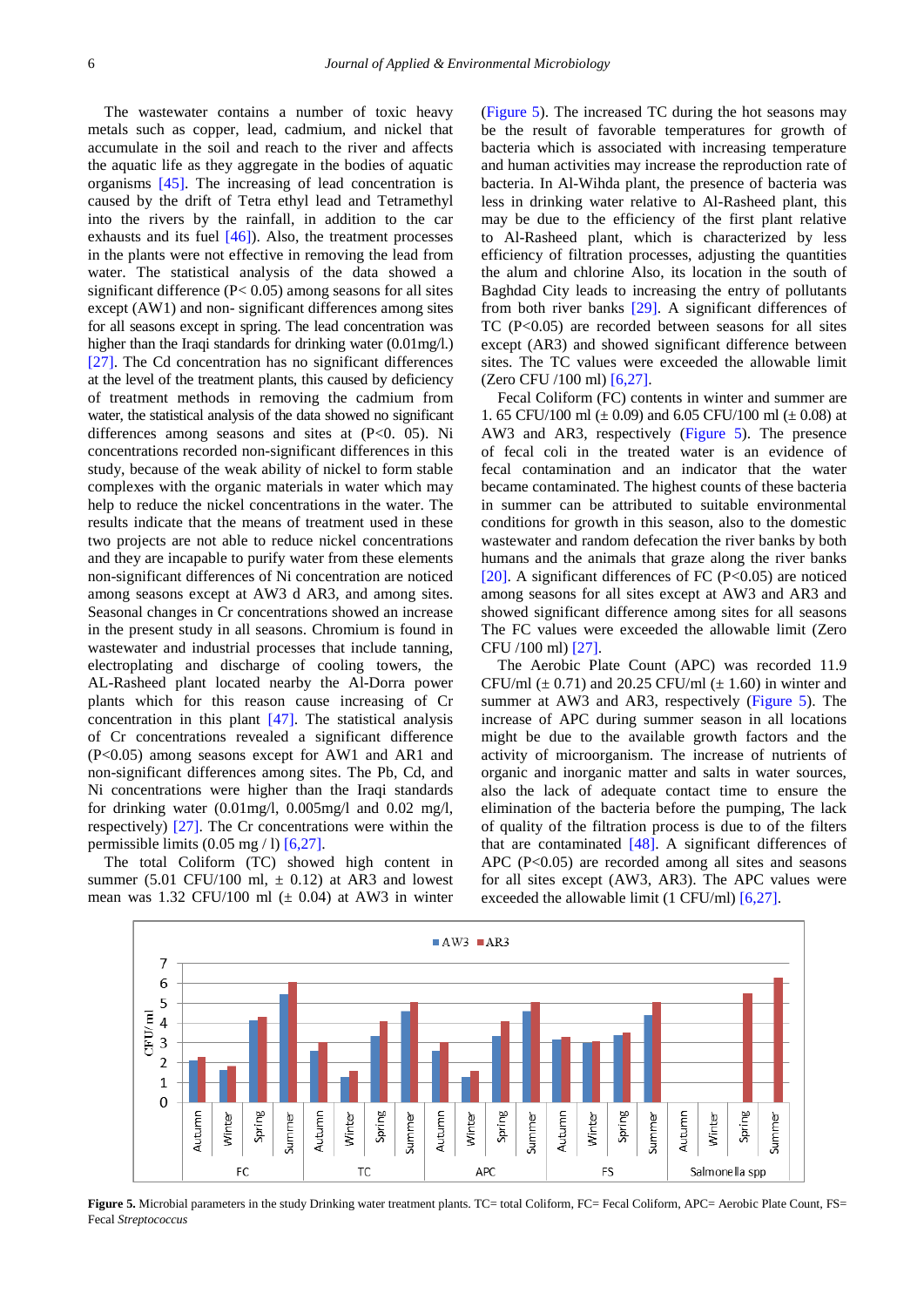The value of Fecal *Streptococcus* (FS) in winter and Summer are 3.01 CFU/100ml  $(\pm 0.02)$  at AW3 and 5.06 CFU/100ml  $(\pm 0.07)$  at AR3, respectively [\(Figure 5\)](#page-5-0). The high concentration of FS in summer may be due to the suitable temperature, the high domestic activities near the river, drifting the soil and the availability of the nutrients, meanwhile the less efficiency of disinfection processes in the treatment plant. F is characterized by the ability to resist the effect of chlorine and withstand high temperatures reach 44.5. A specific seasons do not determine the increasing ofbacterial numbers, but related to the state of the habitat in which they live and the availability of nutrients [\[49\].](#page-7-28) The contamination of FS in AL-Rasheed plant is higher than AL-Wihda plant due to the old age of the plant and some operational problems also, disrupt the chlorine pumps, the irregular addition of doses, and inadequate contact time with chlorine to ensure that pathogenic bacteria are eliminated before pumping to the distribution network and so the consumer receives unsafe drinking water [\[29\].](#page-7-13) Significant differences in (P<0.05) in FS between seasons for all sites except at AW3 and AR3 and showed significant difference between sites for all seasons. The FS values were exceeding the allowable limit (Zero CFU /100 ml) [\[6,27\].](#page-6-3)

The results revealed that the drinking water was absent of *Salmonella ships* in both plants during the study period, except in AL-Rasheed plant in spring and summer at AW3 and AR3 (5.5 CFU/100 ml and 6.3 CFU /100 ml, respectively). *Salmonella* spp is a dangerous human pathogen and its presence in the drinking water is danger to public health [\[50\].](#page-8-0) Therefore, it is very important to detect of this microorganism in order to prevent the infection from the water. These might be due to the impact of competitive action between bacteria and short life period with a high sensitivity for the disinfection, which helped to remove it from the water [\[51\].](#page-8-1) Furthermore, the intermittent detection of *Salmonella* in aquatic environments may be due to the period of the irregular adding of chlorine due to the malfunction of the chlorination pumps especially in AL - Rasheed plants. The results of this study agree with [\[52\],](#page-8-2) while disagreeing with the studies of [\[53\].](#page-8-3) The *Salmonella* spp values were exceeded the allowable limit (Zero CFU /100 ml) [\[6,27\].](#page-6-3)

**Table 3. Comparison of the studied puppeteers' values (not permissible limits of the drinking water criteria) in the AL-Wihda (AW) and AL-Rasheed (AR) drinking water treatment plants**

<span id="page-6-5"></span>

| Parameters                         | $Mean + SE$         | T-Test              |            |  |  |
|------------------------------------|---------------------|---------------------|------------|--|--|
|                                    | AW                  | AR                  |            |  |  |
| TUR. (NTU)                         | $4.218 + 0.17$      | $4.598 + 0.22$      | 0.831 NS   |  |  |
| $BOD_5$ (mg/l)                     | $3.525 + 0.09$      | $4.173 + 0.15$      | $0.469*$   |  |  |
| $SO4 \ (mg/l)$                     | $310.808 \pm 27.92$ | $352.558 \pm 31.75$ | $29.633*$  |  |  |
| $Pb$ (mg/l)                        | $0.011 + 0.002$     | $0.020 + 0.004$     | 0.013 NS   |  |  |
| $Cd$ (mg/l)                        | $0.0071 + 0.0003$   | $0.0078 + 0.0002$   | $0.002$ NS |  |  |
| $Ni$ (mg/l)                        | $0.016 \pm 0.004$   | $0.021 \pm 0.003$   | $0.006$ NS |  |  |
| $APC$ (CFU/ml)                     | $14.608 + 0.81$     | $18.188 + 1.05$     | $2.783*$   |  |  |
| TC (CFU/ml)                        | $2.323 + 0.03$      | $5.450 \pm 0.32$    | $1.961*$   |  |  |
| FC (CFU/ml)                        | $3.903 \pm 0.07$    | $4.400 + 0.16$      | $0.357*$   |  |  |
| FS (CFU/ml)                        | $3.485 + 0.11$      | $4.760 + 0.25$      | $0.803*$   |  |  |
| Salmonella spp<br>CFU/ml.          | $0.00 + 0.00$       | $2.950 + 0.06$      | $1.025*$   |  |  |
| $*(P<0.05)$ , NS: Non-Significant. |                     |                     |            |  |  |

The results of eleven parameters values were exceeded the permissible limits of drinking water in both plants [\(Table 3\)](#page-6-5). Only  $BOD_5$ ,  $SO_4$  and all bacteriological tests at AL-Rasheed (AR) showed a significantly different from The AL-Wihda (AW).

## **4. Conclusions**

- 1. Five parameter values (Turbitity,  $BOD<sub>5</sub>$ , Pb, Cd and Ni) were exceeded the permissible limits, in addition to the microbial test (APC, TC, FC, FS and *Salmonella* spp)
- 2. The drinking water produced from the AL Rasheed plant have contained more contaminants than AL-Wihda plant in which the stages of water treatment were characterized by the old condition compared to the first project AL-Wihda.
- 3. Increase the concentration of some physicochemical parameters (turbidity, BOD, and  $SO<sub>4</sub>$ ) in certain sites that were not removed completely during the treatment stages and it is exceeding the permissible limits of Iraqi criteria and standards for drinking water (IQS 417, 2001).
- 4. The values of microbial pathogens (APC, TC, and fecal coliform) exceeded the allowable limit for drinking water in summer in all Sites of both plants.
- 5. The results of heavy metals show that the Lead, Cadmium and Ni were exceeded the allowed limits in all sites of the study, where they were not removed completely during the treatment stages for both plants.

## **Acknowledgements**

The authors thank Amanat Al Asima Baghdad and Department of Biology, College of Science for Women-University of Baghdad for providing all facilities of this work.

## **References**

- <span id="page-6-0"></span>[1] Abbas, A. A. A. and F. M. Hassan, "Water quality assessment of Euphrates river in Qadisiyah province (Diwaniyah river), Iraq," The Iraqi Journal Agricultural Science, vol. 48, no. 6, pp. (In press), 2017.
- <span id="page-6-1"></span>[2] N. Jafarzadeh, M. Ravanbakhsh , K. A. Angali, A. Z. Javid, D. R. V. Abadi, and S. Ardeshiradeh, "Evaluation of drinking water quality indices (case study: Bushehr province, Iran)," *Environmental Health Enginnering and Management Journal*, vol. 4, no. 2, pp.73-79, 2017.
- [3] B. Kot, R. Baranowski, and A. Rybak, "Analysis of mine waters using X-ray fluorescence spectroscopy," *Polish Journal of Environmental Studies*, vol. 9, pp. 429-431, 2000.
- <span id="page-6-2"></span>[4] I. Ali and V. K. Gupta, "Advances in water treatment by adsorption technology," *Nature Protocols*, vol.1, pp. 2661-2667, 2007.
- [5] EPA, "US. Environmental Protection Agency, Washington, DC., pp. 7, 2000.
- <span id="page-6-3"></span>[6] WHO "Guidelines for drinking-water quality," 4<sup>th</sup> ed. Geneva 27, Switzerland., 2011.
- <span id="page-6-4"></span>[7] S. Varol, and A. Davraz, "Evaluation of the groundwater quality with WQI (water quality index) and multivariate analysis: a case study of the Tefenni plain (Burdur/ Turkey)," *Environmental Earth Science*, vol. 73, pp. 1725-1744, 2015.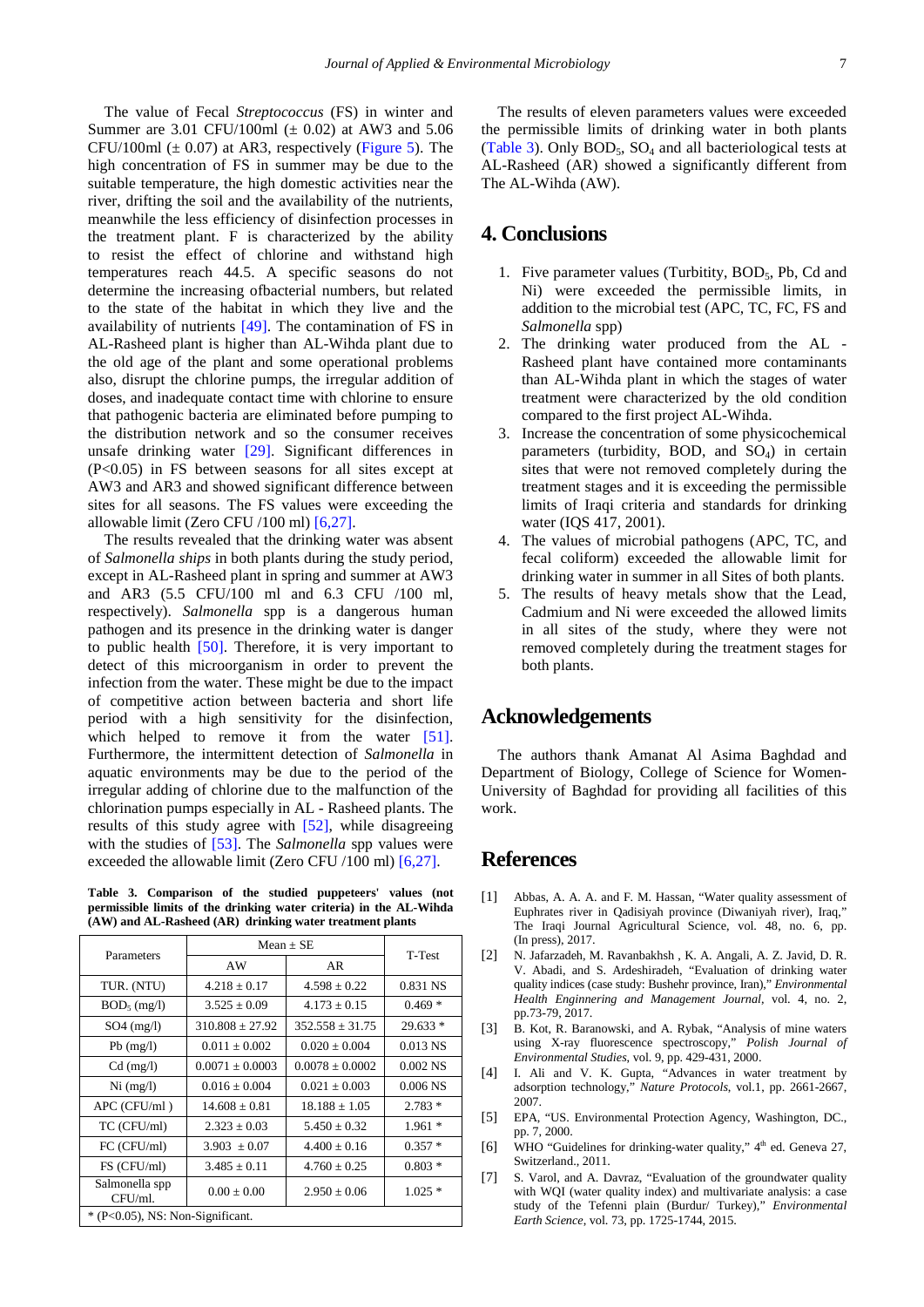- <span id="page-7-1"></span>[8] GEMS (The United Nations Environment Programme Global Environment Monitoring System), "Global drinking water quality index development and sensitivity analysis report, Canada," pp. 58, 2007.
- [9] Ministry of Health, "Guidelines for drinking –water quality management for New Zealand (4<sup>th</sup> edn)," Wellington: Ministry of Health., 2017.
- <span id="page-7-0"></span>[10] J. D. Hem, "Study and Interpretation of the Chemical Characteristics of Natural Water," U.S. Geological survey, water supply paper *22S4,* U.S. Government printing office, Washington, pp. 3-144, 1992.
- [11] WHO (World Health Organization), "Potassium in Drinking-water;" Background document for development of WHO Guidelines for Drinkingwater Quality. 20 Avenue Appia, 1211 Geneva 27, Switzerland, 2009.
- <span id="page-7-2"></span>[12] H. G. Gorchev, "Drinking water Quality and public Health chemical aspects," Regional Seminar on Drinking Water Quality Centre for Environmental Health Activities (CEHA) Nicosia, pp. 31, 1993.
- [13] CEHA, "Procceding of joint WHO/ UNEP first regional conference on water demand management, conservation and pollution control," Amman, Jordan, 7-10, pp 304, 2001.
- <span id="page-7-3"></span>[14] S. Sorlini, M. C. Collivignarelli, F. Castagnola, B. M. Crotti and M. Raboni, "Methodological approach for the optimization of drinking water treatment plants' operation: a case study," Water Science and Technology, p. 71, no. 4, pp. 597-604, 2015.
- <span id="page-7-4"></span>[15] C. Collivignarilli, "Water safety: one of the primary objectives of our time," *Revista Ambiente and Åqua*, vol. 12, no. 1, pp. 1-7, 2016.
- <span id="page-7-5"></span>[16] K. Shanmugasundaram, R. Nikhila, B. Janarthanan, "Physico-Chemical Analysis of Drinking Water from Different Sources in Coimbatore District," Tamilnadu and India. *International Journal for Research in Science & Advanced Technologies*, vol.1, pp. 005-0012, 2014.
- <span id="page-7-6"></span>[17] F. M. Hassan, H. F. Naji, and A. N. Al-Azawey, "The study of some physical and chemical characteristics in drinking water treatment plant of Jurf Al- Sakar Subdestric in Babylon Governorate, Iraq," *Baghdad Science Journal*, vol. 4, no. 3, pp. 338-343, 2007.
- <span id="page-7-7"></span>[18] M. Barboot, G. Bolzoni, I. A. Mirza, M. Pelosi, L. Barilli, R. Kadhum, and G. Peterlongo, "Evalution of quality of drinking water from Baghdad, Iraq," *Science World Journal*, vol. 5, no. 2, pp. 35-46, 2010.
- <span id="page-7-8"></span>[19] I. A. Razzak and A.H. Sulaymon, "Effects of discharging sewage of Baghdad to Tigris River on the Water Quality," *Engneering and Technology Journal*, vol. 27, no.16, pp. 2903-2918, 2009.
- <span id="page-7-9"></span>[20] APHA, AWWA and WEF, "Standard Methods for The Examination of Water And Wastewater. 22st edition," Washington, DC: American Public Health Association, American Water Works Association, Water Environment Federation, 2012.
- <span id="page-7-10"></span>[21] A. I. Hart, and N. Zabbey, "Physio-chemistry andbenthic fauna of Woji Creek in lower Nigeria Delta, Nigeria," *Environtal Ecology*, vol. 23, no.2, pp. 361-368, 2005.
- [22] R. R. Lane, J. W. Day, B. D. Marx, E. Reyes, E. Hyfield, and J. N. Day, "The effects of riverine discharge on temperature, salinity, suspended sediment and chlorophyll *a* in a Mississippi delta estuary measured using a flow–through system," *Estuarine, Coastal and Shelf Science*, 74:145-154, 2007.
- [23] A. M. Kahler, T. L. Cromeans, J. M. Roberts and V. R. Hill, "Effects of Source Water Quality on Chlorine Inactivation of Adenovirus, Coxsackie virus, Echovirus, and Murine Norovirus," *Journal of Applied and Environmental Microbiology*, vol.76, no. 15, pp. 5159-5164, 2010.
- [24] E. O. Lawson, "Physico-chemical parameters and heavy metal contents of water from the mangrove swamps of Lagos Lagoon, Lagos, Nigeria," *Advance in Biolological Res*earch, vol. 5, no. 1, pp. 08-21, 2011.
- <span id="page-7-11"></span>[25] M. A. Goddard, E. A. Mikhailova, C. J. Post, M. A. Schlautman, and J.M. Galbraith, "Continental United States atmospheric wet calcium deposition and soil inorganic carbon stocks," *Soil Science Society of America Journal*, vol. 73, pp. 989-994. 2009.
- [26] F. M. Hassan, "Limnological features of Diwanyia River Iraq," *Journal of Um- Salma for Science*, vol. 1, no, 1, pp. 1-6, 2004.
- <span id="page-7-16"></span>[27] ICSDWCL, "Iraqi Criteria and Standards for drinking water, chemical limits," ICS: 13.060.20, IQS: 417, 2nd update 2009 for chemical and physical limits, 2009.
- <span id="page-7-12"></span>[28] M. Detay, "Water Wells–Implementation, Maintenance and Restoration," John Wiley and Sons, London, pp. 379, 1997.
- <span id="page-7-13"></span>[29] E. Abdul-Rshman, "Comparison of water quality index at intakes of water treatment plants in Baghdad city," Tikrit Journal of Engineering Science, vol. 20, no. 4, pp. 23-34, 2013.
- <span id="page-7-14"></span>[30] A. H. Al-Obaidi, "Evaluation of Tigris River Quality in Baghdad for the period between (November 2005- October (2006),' *Engneering and Technology Journal*, vol. 27, no. 9, pp. 1736-1746, 2009.
- [31] R. K. Gangwara, P. Khareb, J. Singha, and A. P. Singha, "Assessment of physico-chemical properties of water: River Ramganga at Bareilly U.P," Journal of Chemical and Pharmaceutical Research., vol. 4, no. 9, pp. 4231-4234, 2012.
- <span id="page-7-15"></span>[32] M.N.V. Prasad and H. Freitas, "Removal of toxic metals from solution by leaf, stem and root phytomass of *Quercus ilex* L. (Holly oak)," *Environmental Pollution*, vol. 110, pp. 175-284, 2000.
- [33] S. Skipton, D. Varner, J. Jasa, B. Dvorak, and J. Kocher, "Drinking water: hard water," Neb Guide, University of Nebraska Lincoln Extension, Institute of Agriculture and Natural Resources, pp. 4, 2004.
- [341 A. A. Mahmood, "Concentrations of pollutants in water, sediments and aquatic plants in some wetlands in south of Iraq, Ph.D. Thesis. College of Science, University of Basrah, Iraq, 2008.
- [35] J. Koc, M. Rafalowska, and A. Skwierawski, "Changes in magnesium concentration and load in runoff water from nitrate vulnerable zones,". *Journal of Elementology*, vol. 3, no. 4, pp. 559-570, 2008.
- [36] O. K. Adeyemo, O. A. Adedokun, R. K. Yusuf, and E. A. Adeleye, "Seasonal changes in physioco-chemical parameters and nutrient load of river sediments in Ibadan city, Nigeria", *Global NEST Journal*, vol. 10, no. 3, pp. 326-336, 2008.
- <span id="page-7-17"></span>[37] M. M. Al-Jebouri, M. H. Edham, "An Assessment of Biological pollution in certain sector of lower Al - Zab and river Tigris water using bacterial indicators and related factors in Iraq," *Journal of water resource and protection*, vol. 4, pp. 32-38, 2012.
- <span id="page-7-18"></span>[38] J. M. McKenzie,. D. I. Siegel, W. Patterson, D. J. A. McKenzie, "Geochemical survey of spring water from the main Ethiopian Rift Valley, Southern Ethiopia: Implications for Well-Head Protection," *Hydrogeology Journal,* vol. 9, pp. 265-272, 2001.
- <span id="page-7-19"></span>[39] R. G. Wetzel, "Limnology: Lake and river ecosystems," Academic Press, SA Diego, CA, 2001.
- <span id="page-7-20"></span>[40] A. C. Klausmeier, E. Litchman, T. Daufresne, and S. A. Lcvin, "Optimal nitrogen–to-phosphorus stoichiometry of phytoplankton," *Nature*, vol. 429, pp. 171-174. 2004.
- <span id="page-7-21"></span>[41] B. Malmqvist and S. Rundle, "Threats to the running water ecosystems of the world," Environmental Conservation, vol. 29, no. 2, pp. 134-153, 2002.
- <span id="page-7-22"></span>[42] Ministry of Health, "Drinking- water standards for New Zealand 2005 (Revised)," Wellington: Ministry of Health.
- <span id="page-7-23"></span>[43] L. I. Xin, G. U. Da-Ming, Q. I. Jing-Yao, M. Ukita and Z. H. A. O. Hongbin. "Modeling of residual chlorine in water distribution system," *Journal of Environmental Science*, vol. 15, no. 1, pp.136-144, 2003.
- [44] A.H. M. J. Abobaidy, B. K. Maulood and A. J. Ksdhem, "Evaluating raw and treated water quality of Tigris river within Baghdad by index analysis," Journal of Water resources and Protection, vol. 2, pp. 629-635, 2010.
- <span id="page-7-24"></span>[45] C Morlay, M. Cromer, Y. Mouginot, and O. Vittori., "Potentiometric study of Cu (II) and Ni (II) complexation with two high molecular weight poly (acrylic acids)," Talanta. vol. 45, no. 6, pp. 1177 – 1188, 1998.
- <span id="page-7-25"></span>[46] O. Akoto, T.N. Bruce, and G. Darko, "Heavy metals pollution profiles in streams serving the Owabi reservoir," *African journal of Environmental Science and Technology*, vol. 2, no.11, pp. 354-359, 2008.
- <span id="page-7-26"></span>[47] J. A. Davis, "Complexation of trace metals by adsorbed natural organic matter," *Geochimica and Cosmochimica Acta*, vol. 48, pp. 679-691, 1984.
- <span id="page-7-27"></span>[48] A. M. Aenab and S. K. Singh, "Evaluation drinking water pollutants and health effects in Baghdad, Iraq," *Journal of Environmental Protection*, vol. 3, pp. 533-537, 2012.
- <span id="page-7-28"></span>[49] T. M. Scott, J. B. Rose, T. M. Jenkins, S. R. Farrah, J. Kukasik, "Microbial Source Tracking: Current Methodology and Future Directions," *Applied and Environmental Microbiology*, vol. 68, no. 12, pp. 5796-803. 2002.